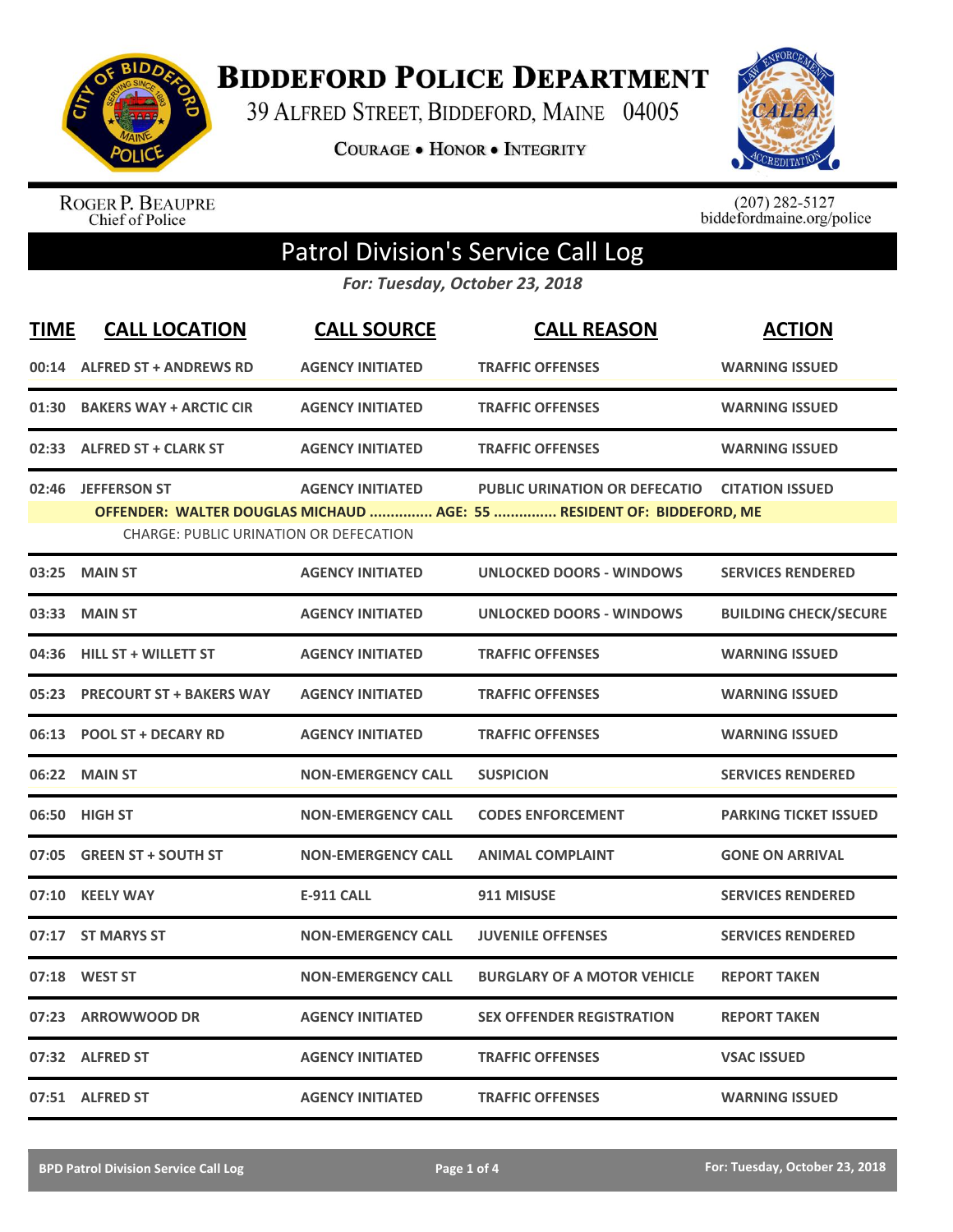| <b>TIME</b> | <b>CALL LOCATION</b>                                                                                                                           | <b>CALL SOURCE</b>        | <b>CALL REASON</b>                                                                           | <b>ACTION</b>                |
|-------------|------------------------------------------------------------------------------------------------------------------------------------------------|---------------------------|----------------------------------------------------------------------------------------------|------------------------------|
|             | 08:00 ALFRED ST                                                                                                                                | <b>AGENCY INITIATED</b>   | <b>TRAFFIC OFFENSES</b>                                                                      | <b>WARNING ISSUED</b>        |
|             | 08:09 ALFRED ST                                                                                                                                | <b>AGENCY INITIATED</b>   | <b>TRAFFIC OFFENSES</b>                                                                      | <b>WARNING ISSUED</b>        |
|             | 08:19 ALFRED ST                                                                                                                                | <b>AGENCY INITIATED</b>   | <b>DRUG BOX</b>                                                                              | <b>SERVICES RENDERED</b>     |
|             | 08:20 ALFRED ST                                                                                                                                | <b>AGENCY INITIATED</b>   | <b>TRAFFIC OFFENSES</b>                                                                      | <b>WARNING ISSUED</b>        |
|             | 08:31 ALFRED ST                                                                                                                                | <b>AGENCY INITIATED</b>   | <b>TRAFFIC OFFENSES</b>                                                                      | <b>VSAC ISSUED</b>           |
|             | 08:49 SOUTH ST                                                                                                                                 | <b>AGENCY INITIATED</b>   | <b>ANIMAL COMPLAINT</b>                                                                      | <b>SERVICES RENDERED</b>     |
|             | 09:38 ELM ST                                                                                                                                   | <b>NON-EMERGENCY CALL</b> | <b>SEX OFFENDER REGISTRATION</b>                                                             | <b>SERVICES RENDERED</b>     |
|             | 09:50 FRANKLIN ST + MAIN ST<br><b>CHARGE: CRIMINAL MISCHIEF</b><br><b>CHARGE: TERRORIZING</b><br><b>CHARGE: VIOLATING CONDITION OF RELEASE</b> | <b>AGENCY INITIATED</b>   | <b>PRISONER PROCESS</b><br>OFFENDER: STEVEN JAMES JACKO  AGE: 42  RESIDENT OF: BIDDEFORD, ME | <b>ARREST(S) MADE</b>        |
|             | 10:17 SHOPS WAY                                                                                                                                | <b>NON-EMERGENCY CALL</b> | <b>PARKING COMPLAINT</b>                                                                     | <b>SERVICES RENDERED</b>     |
|             | 10:30 PIKE ST<br>OFFENDER: JUVENILE - J  AGE: 17  RESIDENT OF: BIDDEFORD, ME<br><b>CHARGE: PROBATION HOLD</b>                                  | <b>NON-EMERGENCY CALL</b> | <b>CHECK WELFARE</b>                                                                         | <b>ARREST(S) MADE</b>        |
|             | 10:47 SOUTH ST                                                                                                                                 | <b>NON-EMERGENCY CALL</b> | <b>THEFT</b>                                                                                 | <b>SERVICES RENDERED</b>     |
|             | 10:50 FOSS ST                                                                                                                                  | <b>AGENCY INITIATED</b>   | <b>PAPERWORK</b>                                                                             | <b>PAPERWORK NOT SERVED</b>  |
| 10:59       | <b>BIRCH ST + PROSPECT ST</b>                                                                                                                  | <b>AGENCY INITIATED</b>   | <b>TRAFFIC OFFENSES</b>                                                                      | <b>WARNING ISSUED</b>        |
|             | 11:05 FALL ST                                                                                                                                  | <b>AGENCY INITIATED</b>   | <b>PAPERWORK</b>                                                                             | <b>PAPERWORK NOT SERVED</b>  |
|             | 11:12 SOUTH ST                                                                                                                                 | <b>AGENCY INITIATED</b>   | <b>ANIMAL COMPLAINT</b>                                                                      | <b>SERVICES RENDERED</b>     |
|             | 11:15 STONEWOOD DR                                                                                                                             | <b>AGENCY INITIATED</b>   | <b>PAPERWORK</b>                                                                             | <b>PAPERWORK NOT SERVED</b>  |
|             | 11:16 SULLIVAN ST                                                                                                                              | <b>E-911 CALL</b>         | <b>DISTURBANCE / NOISE</b>                                                                   | <b>CIVIL COMPLAINT</b>       |
|             | 11:22 WADLIN RD                                                                                                                                | <b>E-911 CALL</b>         | <b>SUSPICION</b>                                                                             | <b>REFERRED OTHER AGENCY</b> |
|             | 11:35 SACO FALLS WAY                                                                                                                           | <b>NON-EMERGENCY CALL</b> | <b>SCAM</b>                                                                                  | <b>REPORT TAKEN</b>          |
|             | 11:37 SOUTH ST + HAYFIELD RD                                                                                                                   | <b>RADIO</b>              | <b>ANIMAL COMPLAINT</b>                                                                      | <b>REFERRED OTHER AGENCY</b> |
|             | 11:47 PORTER ST                                                                                                                                | <b>NON-EMERGENCY CALL</b> | <b>ARTICLES LOST/FOUND</b>                                                                   | <b>SERVICES RENDERED</b>     |
|             | 12:06 HILL ST                                                                                                                                  | <b>WALK-IN AT STATION</b> | <b>THEFT</b>                                                                                 | <b>REPORT TAKEN</b>          |
|             | 12:24 SOUTH ST                                                                                                                                 | <b>AGENCY INITIATED</b>   | <b>ANIMAL COMPLAINT</b>                                                                      | <b>SERVICES RENDERED</b>     |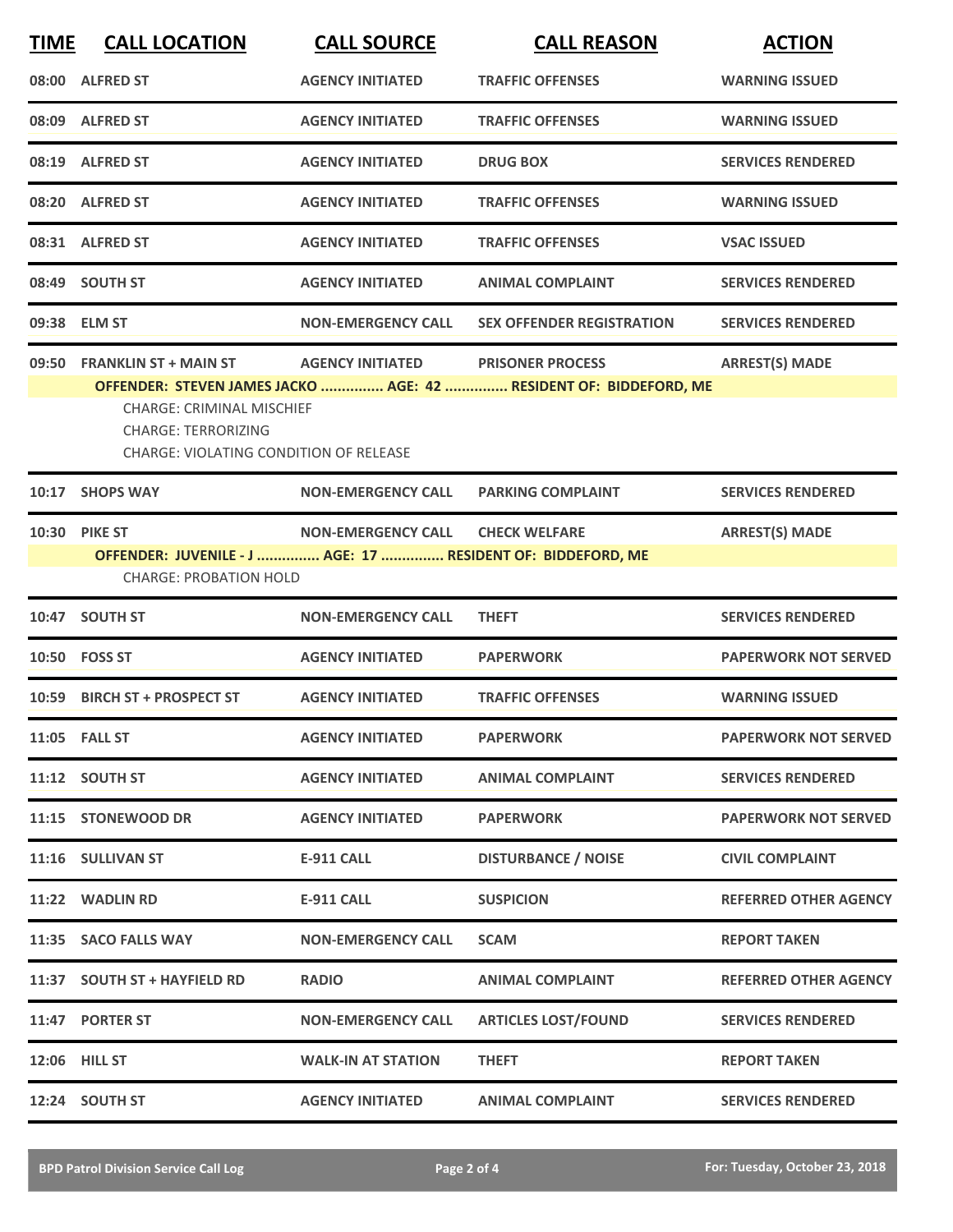| <b>TIME</b> | <b>CALL LOCATION</b>                                                                                                       | <b>CALL SOURCE</b>                                        | <b>CALL REASON</b>                                                                                       | <b>ACTION</b>             |  |  |
|-------------|----------------------------------------------------------------------------------------------------------------------------|-----------------------------------------------------------|----------------------------------------------------------------------------------------------------------|---------------------------|--|--|
| 12:40       | <b>SOUTH ST + HAYFIELD RD</b>                                                                                              | <b>AGENCY INITIATED</b>                                   | <b>ANIMAL COMPLAINT</b>                                                                                  | <b>SERVICES RENDERED</b>  |  |  |
|             | <b>12:51 MAIN ST</b>                                                                                                       | <b>AGENCY INITIATED</b>                                   | <b>TRAFFIC OFFENSES</b>                                                                                  | <b>VSAC ISSUED</b>        |  |  |
|             | 12:54 BIDDEFORD GATEWAY CTR                                                                                                | <b>NON-EMERGENCY CALL</b>                                 | <b>SHOPLIFTING</b>                                                                                       | <b>CITATION ISSUED</b>    |  |  |
|             | OFFENDER: DEBORAH ANN MOULTON  AGE: 52  RESIDENT OF: NORTH BERWICK, ME<br>CHARGE: THEFT BY UNAUTHORIZED TAKING OR TRANSFER |                                                           |                                                                                                          |                           |  |  |
|             | 12:57 FRANKLIN ST                                                                                                          |                                                           | AGENCY INITIATED OPER AFTER SUSPENSION<br>OFFENDER: JESSIE L TULLEY  AGE: 37  RESIDENT OF: BIDDEFORD, ME | <b>CITATION ISSUED</b>    |  |  |
|             |                                                                                                                            | CHARGE: OPERATE WHILE LICENSE SUSPENDED OR REVOKED, PRIOR |                                                                                                          |                           |  |  |
|             | <b>13:14 MAIN ST</b>                                                                                                       | <b>NON-EMERGENCY CALL</b>                                 | <b>MENTAL ILLNESS CASES</b>                                                                              | <b>REPORT TAKEN</b>       |  |  |
|             | 13:50 ALFRED ST                                                                                                            | <b>AGENCY INITIATED</b>                                   | <b>ANIMAL COMPLAINT</b>                                                                                  | <b>SERVICES RENDERED</b>  |  |  |
|             | 14:21 CLARENDON ST                                                                                                         | <b>NON-EMERGENCY CALL</b>                                 | <b>BURGLARY OF A MOTOR VEHICLE</b>                                                                       | <b>NO ACTION REQUIRED</b> |  |  |
|             | 16:05 ALFRED ST                                                                                                            | <b>WALK-IN AT STATION</b>                                 | <b>COURT ORDERED CHECK IN</b>                                                                            | <b>SERVICES RENDERED</b>  |  |  |
|             | 16:22 MAIN ST                                                                                                              | <b>AGENCY INITIATED</b>                                   | <b>TRAFFIC OFFENSES</b>                                                                                  | <b>VSAC ISSUED</b>        |  |  |
|             | 16:27 POOL ST + DECARY RD                                                                                                  | <b>AGENCY INITIATED</b>                                   | <b>TRAFFIC OFFENSES</b>                                                                                  | <b>WARNING ISSUED</b>     |  |  |
|             | 16:36 LESSARD AVE + MAY ST                                                                                                 | <b>E-911 CALL</b>                                         | <b>ANIMAL COMPLAINT</b>                                                                                  | <b>SERVICES RENDERED</b>  |  |  |
|             | 16:41 JEFFERSON ST                                                                                                         | <b>E-911 CALL</b>                                         | 911 MISUSE                                                                                               | <b>NEGATIVE CONTACT</b>   |  |  |
|             | 16:41 ALFRED ST                                                                                                            | <b>WALK-IN AT STATION</b>                                 | <b>PAPERWORK</b>                                                                                         | <b>SERVICES RENDERED</b>  |  |  |
|             | 16:52 ELM ST + TAYLOR ST                                                                                                   | <b>AGENCY INITIATED</b>                                   | <b>TRAFFIC OFFENSES</b><br>OFFENDER: STEVEN ROBERT WRIGHT  AGE: 40  RESIDENT OF: BIDDEFORD, ME           | <b>CITATION ISSUED</b>    |  |  |
|             | <b>CHARGE: OPERATE VEHICLE WITHOUT LICENSE</b>                                                                             |                                                           |                                                                                                          |                           |  |  |
|             | 17:25 ALFRED ST                                                                                                            | <b>AGENCY INITIATED</b>                                   | <b>CAR SEAT DETAIL</b>                                                                                   | <b>SERVICES RENDERED</b>  |  |  |
|             | 17:31 ALFRED ST                                                                                                            | <b>WALK-IN AT STATION</b>                                 | <b>CIVIL COMPLAINT</b>                                                                                   | <b>CIVIL COMPLAINT</b>    |  |  |
|             | 17:31 ELM ST                                                                                                               | <b>WALK-IN AT STATION</b>                                 | <b>ARTICLES LOST/FOUND</b>                                                                               | <b>SERVICES RENDERED</b>  |  |  |
|             | 18:23 ALFRED ST + BIRCH ST                                                                                                 | <b>AGENCY INITIATED</b>                                   | <b>TRAFFIC OFFENSES</b>                                                                                  | <b>WARNING ISSUED</b>     |  |  |
|             | 18:26 ALISON AVE                                                                                                           | E-911 CALL                                                | 911 MISUSE                                                                                               | WARNING ISSUED            |  |  |
|             | 19:22 HAZEL ST                                                                                                             | <b>NON-EMERGENCY CALL</b>                                 | <b>CHECK WELFARE</b>                                                                                     | <b>SERVICES RENDERED</b>  |  |  |
|             | 19:27 ALFRED ST + MYRTLE ST                                                                                                | <b>AGENCY INITIATED</b>                                   | <b>TRAFFIC OFFENSES</b>                                                                                  | <b>WARNING ISSUED</b>     |  |  |
|             | 19:30 ALFRED ST                                                                                                            | WALK-IN AT STATION                                        | <b>PAPERWORK</b>                                                                                         | <b>PAPERWORK SERVED</b>   |  |  |
|             | 19:49 ALFRED ST                                                                                                            | <b>NON-EMERGENCY CALL</b>                                 | <b>CRIM THREAT / TERRORIZING</b>                                                                         | <b>UNFOUNDED</b>          |  |  |